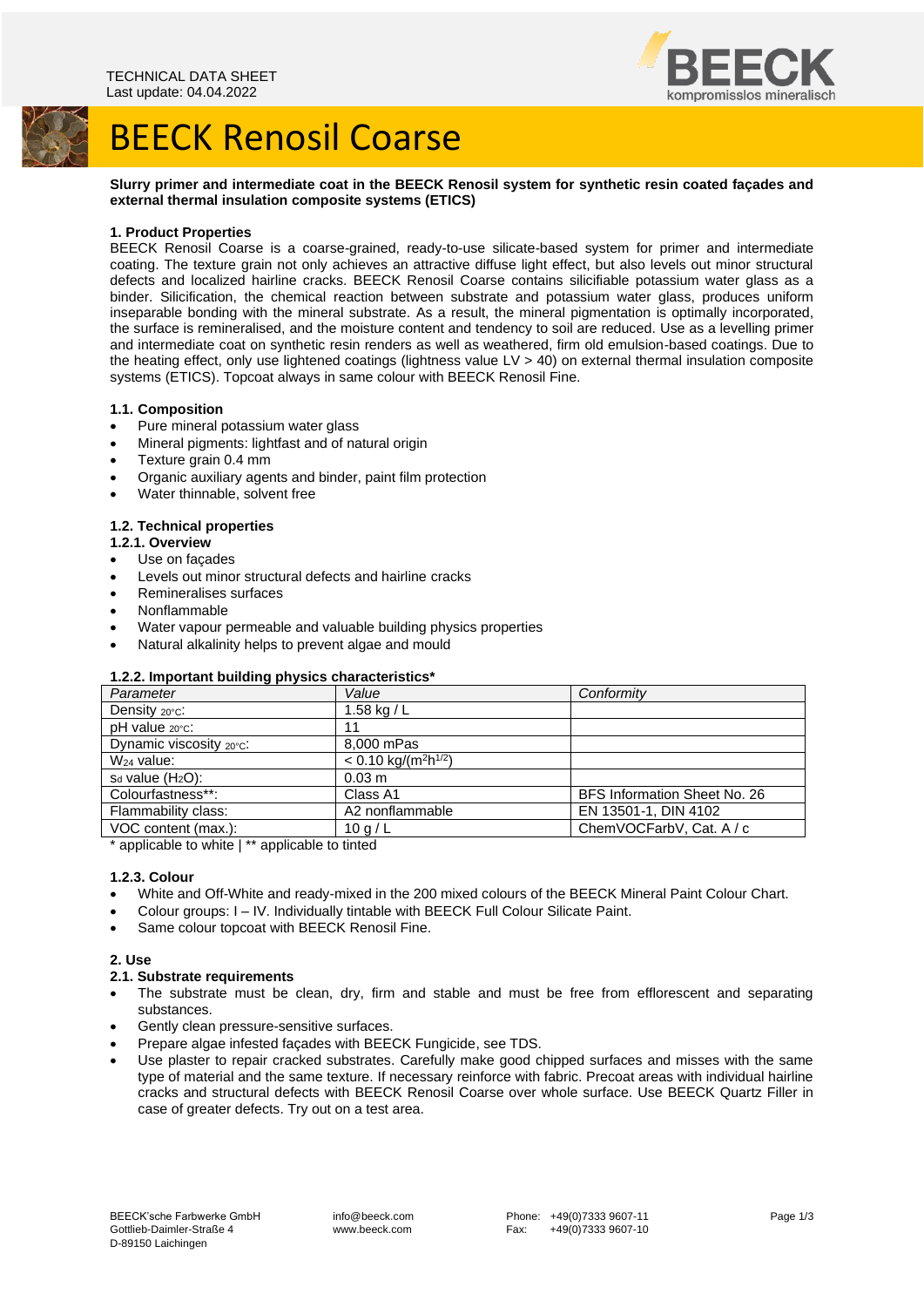

## BEECK Renosil Coarse

## **2.2. Brief information on the standard system**

- Slurry primer coat with BEECK Renosil Coarse.
- Same colour topcoat with BEECK Renosil Fine.
- Add BEECK SOL-Fixative to make BEECK Renosil Coarse optimally coatable.
- Apply a primer coat of BEECK Bonding Coat Fine / Coarse or BEECK Quartz Filler on critical surfaces.

#### **2.3. Substrate and preparatory treatment**

• *Old film-forming coatings, synthetic resin renders, external thermal insulation composite systems (ETICS):*

Remove cracked, less adherent old coatings as pore-deep as possible. Check the adhesion and firmness of remaining coats. Thoroughly clean firmly adhering coatings and renders. Prepare algae infested surfaces with BEECK Fungicide according to the factory specifications. Prime highly absorbent or crumbling surfaces with BEECK MBA-Fixative, thinned with 2 parts water. Information on façade cleaning: As synthetic resin renders swell if they absorb water and are slow to dry again, allow for sufficiently long waiting periods between cleaning and coating. Clean composite systems, insulating renders and similar pressure-sensitive surfaces gently, without damaging the material.

- *Lime render (PI/CSII), lime-cement render (PII), cement render (PIII), concrete, fibrated cement:* Check drying and strength of render. Use BEECK Etching Fluid to remove sinter skin on solid new render. Do not etch thin coat renders and composite materials (for example, ETICS). Prime highly absorbent render with BEECK SOL-Fixative. Use a high-pressure cleaner and BEECK Formwork Oil Remover according to the factory specifications to clean concrete pore-deep and to remove any residual release agent, then rinse with plenty of clean water. Prime fibrated cement with BEECK Silane Primer and BEECK Bonding Coat Fine / Coarse, try out on a test area.
- *Unsuitable substrates* are horizontal or sloping surfaces exposed to the weather, less stable, efflorescent surfaces and non-alkali-resistant substrates such as wood-based materials (MDF, OSB), loam, gypsum, and plastics as well as non-firm and plasto-elastic coatings.
- *Defective substrates* require a differentiated approach. Apply a renovation render to damp, salt contaminated surfaces and base areas, and treat the whole surface with BEECK Quartz Filler.

## **2.4. Application instructions**

#### **2.4.1. General information**

Check substrate suitability as required (see 2.1 and 2.3). Pay particular attention to the absorbency, strength and texture of the respective substrate. Try out on a test area before using on high quality and critical surfaces. Ensure that the product is used by qualified persons.

- Carefully cover surfaces which are not to be treated especially glass, ceramics, window sills, expansion joints, lacquer and anodic coatings – and protect them from splashes.
- Provide personal protective equipment.
- Only use containers from the same production batch to coat self-contained areas.
- Ensure sufficient qualified workers and smooth, uninterrupted coating process.
- Before use, stir BEECK Renosil Coarse thoroughly with a powered mixing paddle.
- Thin with BEECK SOL-Fixative to make BEECK Renosil Coarse optimally coatable.
- Do not use in wet conditions, if there is a risk of frost, on hot surfaces or in the blazing sun.
- Minimum application temperature: +8 °C. Drying time: at least 12 hours per pass
- Protect freshly coatings from the rain; hang up scaffolding sheeting in front of the surface worked on.

#### **2.4.2. Application**

With roller or brush. Apply to self-contained areas with an absolutely thin coating, no overlapping, in one continuous pass by cross coating.

- *Application with roller or brush:*
	- Preferably using a BEECK Mineral Paint Brush, applied without direction and uniformly with cross coating produces a "brushed surface". Slurry hairline cracks well, brush out surplus material on surface.
	- Rollers and brushes with a uniform coating finish are suitable.
	- Avoid roller edges, ridges, grain pockets, overlapping and overcoating coats that have already begun to dry, especially in scaffold working areas.
	- Cut-in edges smoothly and seamlessly, wet-on-wet, together with the main area
	- Coats:
		- Primer and possible intermediate coat: Thin BEECK Renosil Coarse with no more than 10 % SOL-BEECK Fixative.

Topcoat: After 12 hours at the earliest, in the same colour with BEECK Renosil Fine.

#### **2.5. Auxiliary products**

• BEECK Etching Fluid for removing sinter layers on solid new plaster. Do not etch thin coat renders or ETICS.